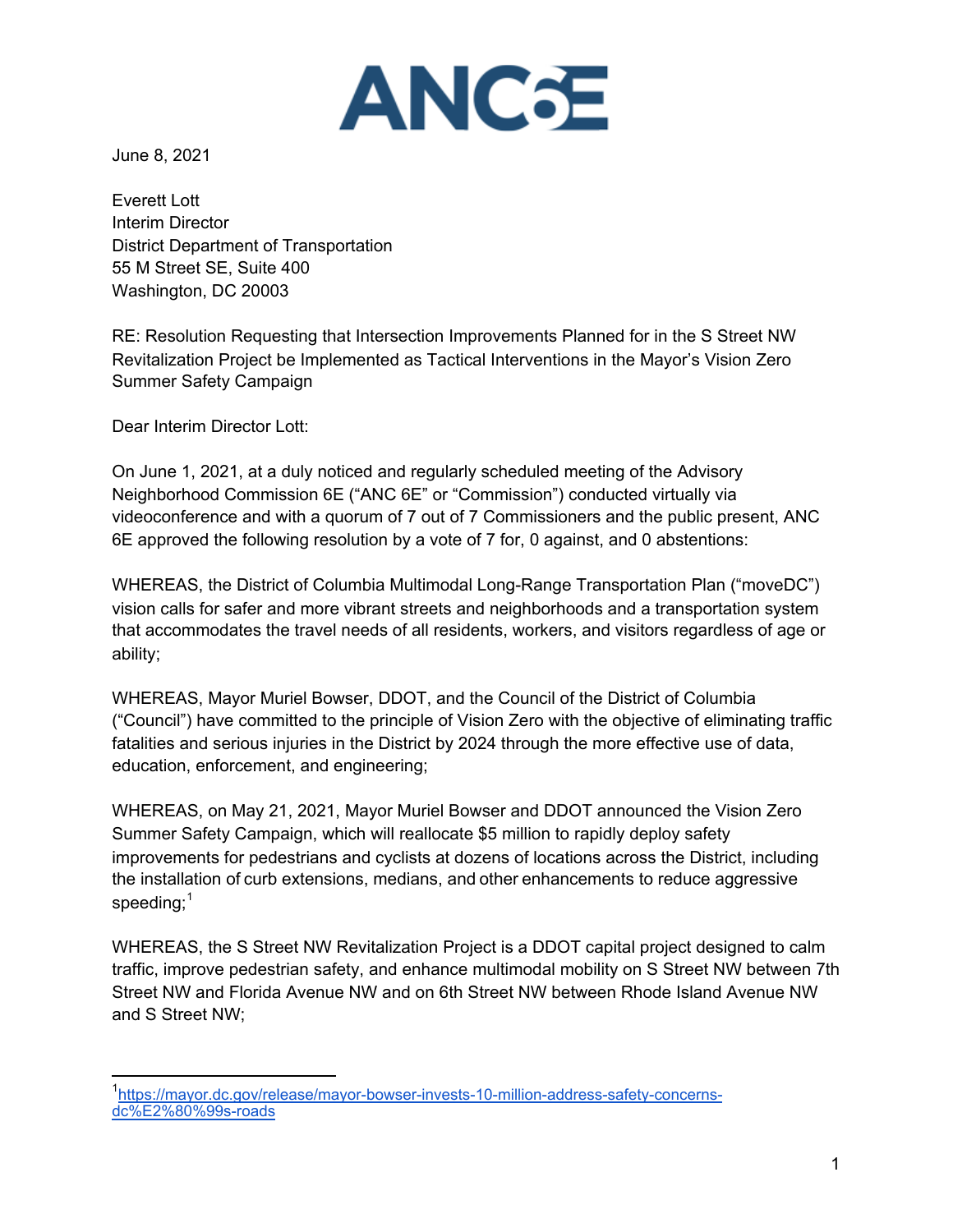WHEREAS, the S Street NW Revitalization Project 65% design includes traffic safety improvements for each of the intersections within the project corridor. These improvements include:

- Installation of curb extensions at each intersection within the project corridor that will reduce pedestrian crossing distances and slow vehicles entering the intersections;
- Conversion of the intersection of S Street and 5th Street NW to an all-way stop; and
- Addition of high-visibility crosswalks at all intersections within the project corridor;

WHEREAS, the S Street NW Revitalization Project is not slated for funding until Fiscal Year 2026. Consequently, the intersection improvements recommended to address identified traffic safety issues are still years away from being implemented as part of this capital project;

WHEREAS, many of the intersection improvements recommended in the S Street NW Revitalization Project can be rapidly implemented using flexpost curb extensions, high-visibility crosswalk paint, and four-way stop signs at the intersection of S Street NW and 5th Street NW;

WHEREAS, ANC 6E has twice passed resolutions requesting that the intersection improvements included in the S Street NW Revitalization Project be implemented as short-term, tactical interventions prior to construction of the capital project. ANC 6E has not yet received a response, despite the first resolution having been submitted over 18 months ago (SR 20-  $00126861$ ;<sup>2</sup>

THEREFORE, BE IT RESOLVED that ANC 6E requests that DDOT use the plans for the S Street NW Revitalization Project as a design template and warrants to install rapidly implementable intersection improvements throughout the project corridor;

| <b>Intersection</b>                     | <b>Tactical Safety Improvements</b>                                                                                                                          |
|-----------------------------------------|--------------------------------------------------------------------------------------------------------------------------------------------------------------|
| S Street NW and 7th<br><b>Street NW</b> | Flexpost curb extensions across S Street NW on the east and<br>west legs of the intersection.<br>High visibility crosswalks on each leg of the intersection. |
| S Street NW and                         | Flexpost curb extensions across S Street NW on the west leg of                                                                                               |

BE IT FURTHER RESOLVED that ANC 6E requests that the following intersections and tactical safety improvements be included in the Vision Zero Summer Safety Campaign:

https://drive.google.com/file/d/12d\_Ba2M1qfhpmezRUz\_LjwhnDwetPXcn/view?usp=sharing

<sup>2</sup> ANC Resolution #1: *RE: Support for Traffic Calming and Streetscape Improvements for the 400 and 500 Blocks of S Street NW and the 1700 Block of 6th Street NW between Rhode Island Avenue NW and S Street NW*, 8 December 2019. Available:

ANC Resolution #2: *RE: Resolution Supporting the S Street NW Revitalization 30% Plans with Specific Recommendations for Plan Improvement*, 8 November 2020. Available: